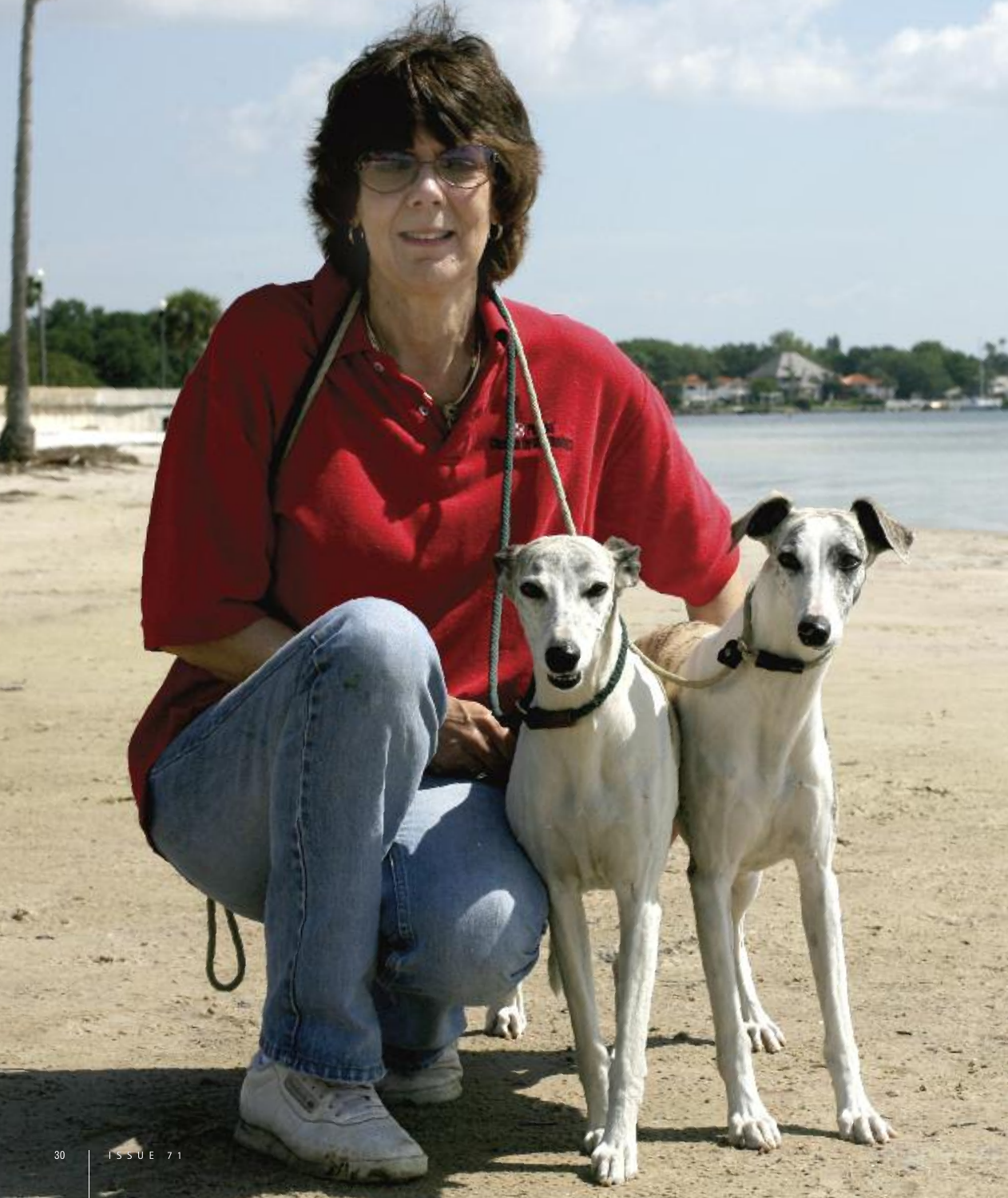## **REEDER PROFILE**

Whippets Art *The of*

In the cool shade beneath<br>
a stilted house near Tampa<br>
Bay in Florida, a 12-year-old<br>
Whippet called "Halle" greets a<br>
visitor at the chain-link gate with silent<br>
curiosity. Several more Whippets can be seen across the n the cool shade beneath a stilted house near Tampa Bay in Florida, a 12-year-old Whippet called "Halle" greets a visitor at the chain-link gate with silent

backyard from the wooden deck above Multi-BIS CH Karasar's Reminiscent, ROM.

Like Halle, they watch with interest through large, dark eyes. In spacious 14-by-26-foot exercise areas that bookend a small kennel, the dogs stand steadfastly, as if live sculptures. In a sense, these Whippets are one breeder's works of art. That's how Kerrie Kuper of Karasar Whippets in St. Petersburg, Fla., views them.

For more than 40 years, since Kerrie was a child learning at the sides of her parents, her ambition has been to produce artistic perfection in Whippets. Fourteen generations later, Kerrie still aspires to that goal. Several of her breeder-owner-handled dogs have achieved — and fulfilled — apropos titles. Among them are: BISS CH Karasar's Artistry ("Darbee"), the No. 1 Whippet in the country in 2008 and the dam of a promising 5-month-old puppy named Karasar's Masterpiece ("Juliet"); BIS CH Karasar's Par Excellence ("Laynee"); and Multi-BIS CH Karasar's Essence ("Elle"), named for her fashion magazine cover-model appeal.

In the white-tiled living room of their home, Kerrie and her husband, Neil Barthelette, the owner of a dog grooming shop, are enveloped by other forms of Whippet artwork. Framed prints, *Purina Chosen By Champions* ads featuring Kerrie and/or Multi-BIS/Multi-BISS CH Karasar's Preference, ROMX ("Pearl"), and porcelain plates won at dog shows adorn the walls. A stained-glass Whippet hangs in a window, and a silver, engraved award bowl holds ribbons and dog toys next to the couch. Whippet collectibles fill two glass-front cabinets.

Kerrie Kuper poses with "Elle" and "Laynee," the two most recent generations of a five-generation line of Karasar Whippets to win Best in Show.

The items on display are a fraction of what could be. Having downsized their home years ago in an attempt to simplify life, Neil says that in Kerrie's decades of receiving honors, there isn't room for everything. She has donated much of the shiny

hardware to kennel clubs and given items to friends, family and up-andcoming handlers.

"We're from the Sixties," Kerrie says. "We're not really into material things."

That may explain a lot.

Kerrie was sure dogs would be her life, though she didn't aim to make a living from breeding. After seeing breeder-ownerhandler Patricia Trotter in action in the mid-1960s with her Norwegian Elkhounds at the International Kennel Club of Chicago Dog Show, Kerrie saw her future.

Neil Barthelette holds Elle, who was the No. 2 Whippet in 2005 and won the American Whippet Club Top Twenty competition that year.

"I wanted to be a breeder-

owner-handler just like Pat," she says. "She was my idol, my inspiration."

Nearly 30 years later, in 1991, all-breed judge Joe Tacker put up two of Kerrie's puppies as Best of Breed and Best of Opposite Sex at the Brevard Kennel Club Dog Show — calling them works of art.

"That statement resonated," says Kerrie. "That's how I'd always thought about them, but I hadn't put the words together. Like an artist, you don't become a breeder to make money. I was, and am, in it for the dogs."

Kerrie notes that Neil is not only a hugely supportive husband, he also speaks more eloquently on her behalf than she sometimes can herself.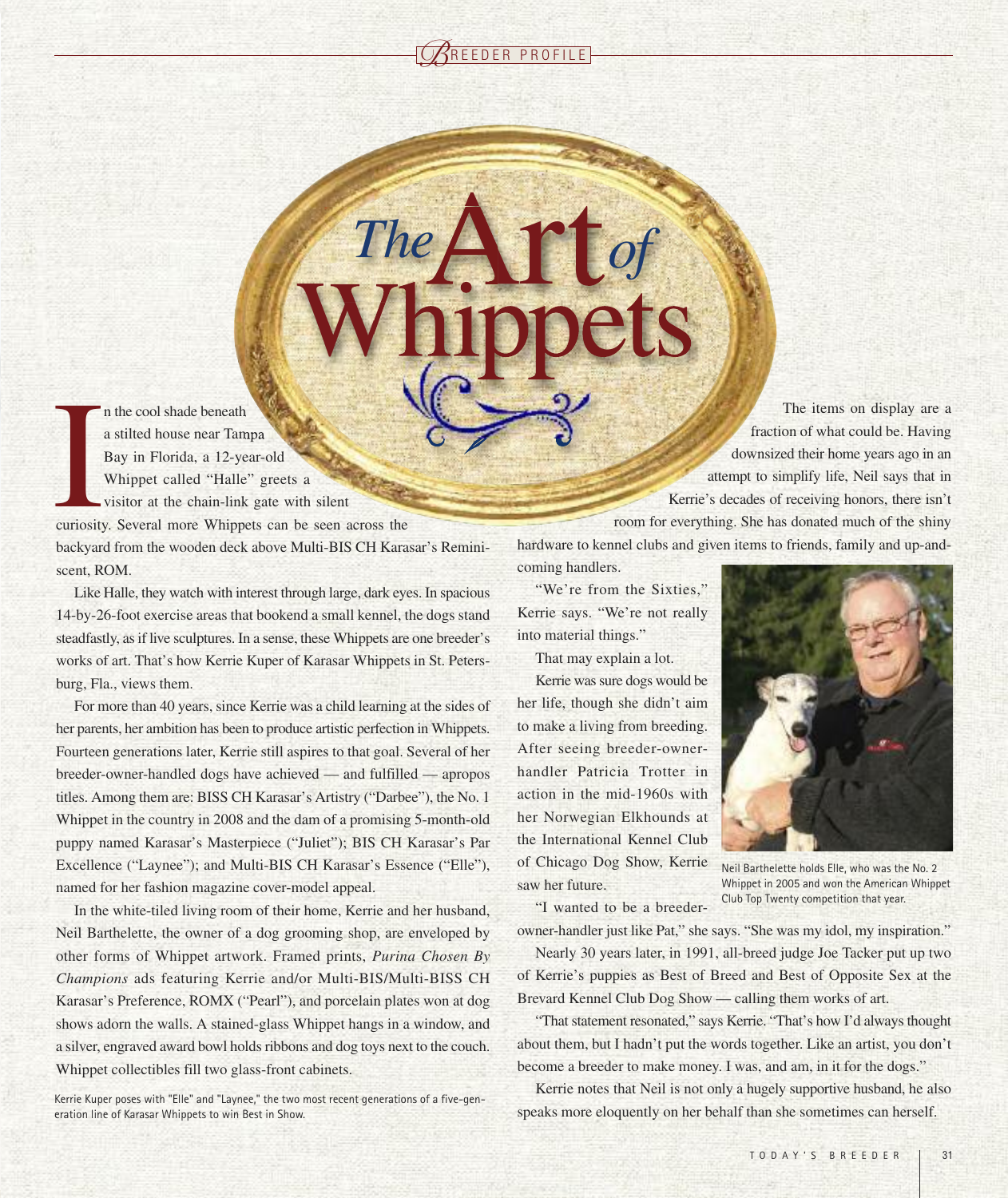

Kerrie and Neil are shown with, from left, Laynee, "Halle" and Elle in the fenced, one-acre backyard at their St. Petersburg, Fla., home.

"She breeds for her eyes, no one else's," he says.

"If you handle or breed for others, you're influenced by their opinions and desires," she says.

"Then you have to compromise — and you're not good at compromising," Neil says, teasingly. "Thank goodness you didn't go that way."

Kerrie laughs too hard to disagree. Though Karasar Whippets is essentially Kerrie's alone, she happily concedes Neil makes it possible. They've been a strong match, centered on dogs, for 30 years.

### **The Beginning**

As the oldest of four children — three girls, one boy — Kerrie grew up in the Chicago suburb of Park Ridge, Ill. Dogs were a family affair, first with Poodles, which Kerrie began showing as a Junior Handler at age 8. Then, the family switched to Whippets.

"My parents wanted a breed that they didn't have to work so hard to groom," Kerrie says.

Her mother, Arlene Kuper, owned The Clip Shop, a dog grooming business in Niles, Ill. "When you own



Kerrie, at 11 years old, won Best of Breed from the Bred-by-Exhibitor class with Karasar's Silver Sassfras.

a dog grooming business, you don't want to come home to spend a lot of time and effort grooming your own dogs, too."

Kerrie, her sisters and brother all were Junior Handlers. At 10 years old, Kerrie's first Whippet litter was whelped under the prefix Karasar,

> which is a combination of Kerrie's and her sister Sara's names. "Instead of the 'E's' from my name we used 'A's,' because it seemed to look better," she says. The only Kuper child to continue with dogs, Kerrie claimed the Karasar name.

> At the 1968 Stone City Kennel Club Dog Show in New Lennox, Ill., Kerrie won Best of Breed from the Bred-by-Exhibitor class with a Whippet named Karasar's Silver Sassafras. "Sassy" outperformed three champions to give the young breeder-ownerhandler her first of many noteworthy wins.

> "I won that and thought, 'OK, this is what I want to do with the rest of my life,'" she recalls. "That one day set the tone for my life with the breed. I knew I wanted to be a breeder-owner-handler of Whippets. It was an epiphany."

Besides the mentoring of her parents, Kerrie notes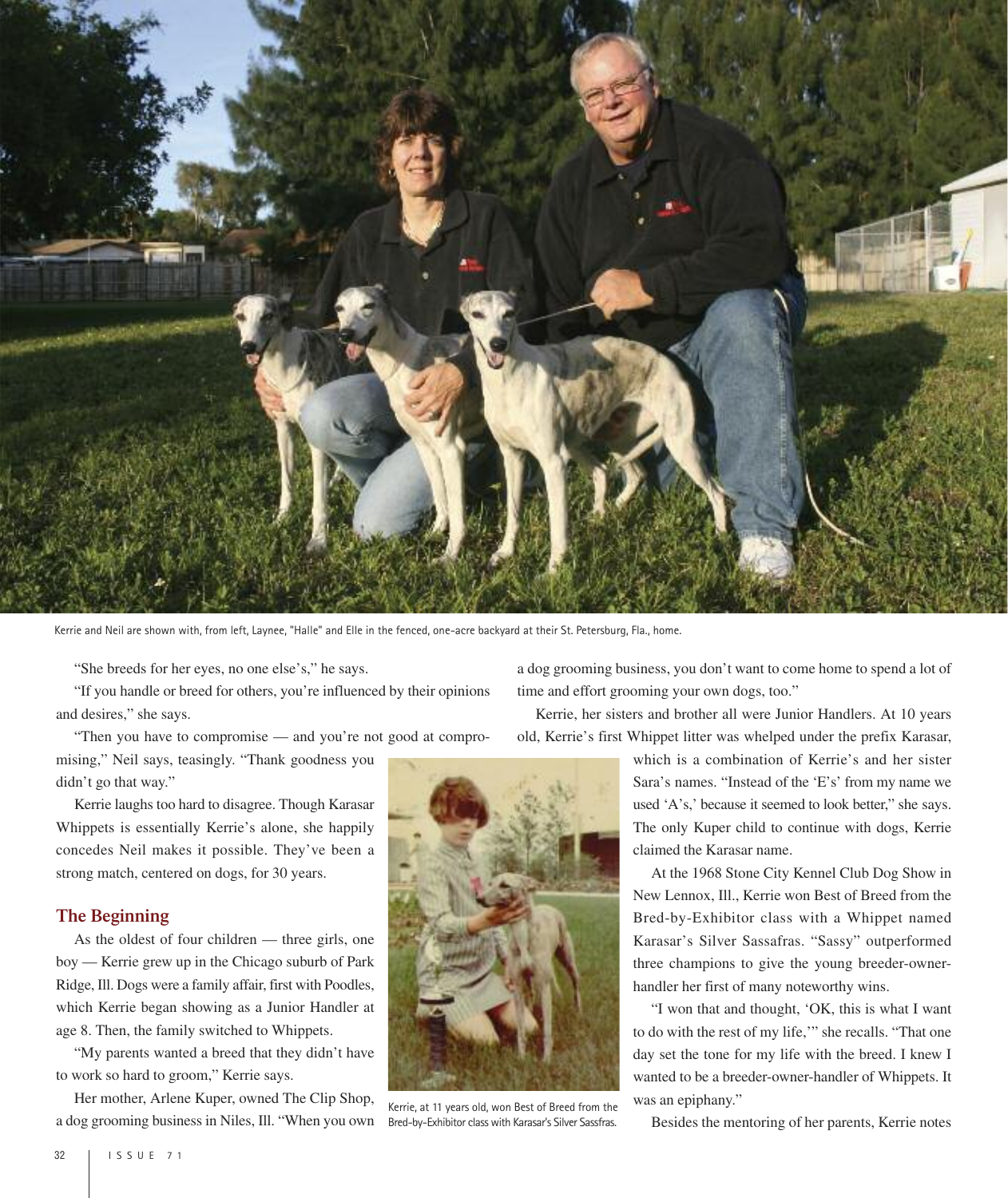

a few others who guided her. In particular was Cal Perry, who owned CH Appraxin Surefire, the stud dog of the Kupers' first litter of Whippets. Perry coincidentally was from St. Petersburg, where Kerrie has lived since college.

"Cal was very nice to me when I moved to Florida from Illinois in my early 20s," she says. "He was very encouraging."

A good friend and confidante was Peggy Newcombe, the owner of CH Courtenay Fleetfoot of Pennyworth, the 1964 Best in Show Westminster winner, the only Whippet to win at the Garden. From the early 1980s until Newcombe died in 2007, they spent hours discussing the ins and outs of the breed.

"They were very similar," Neil says. "Both had a love for the breed, and they really hit it off when they met. They shared a vision of the perfect

Whippet, and appreciated each others' knowledge about the breed in a way not many could."

"When I was a kid, I lived and breathed dogs, researching them, their pedigrees and who were the top winners," Kerrie says. "Peggy had a top kennel in the 1960s, so I knew all about 'Mrs. Whippet' before I met her."

Kerrie credits former professional handler and American Kennel Club representative Tom Glassford with teaching her the art of campaigning dogs at a high level. "Tom and his wife, Andrea, showed me what it takes to go for top rankings," Kerrie says. "They showed me you have to really travel and get your dogs out there."

Neil understands the rigors well. He also has been a dog enthusiast since around the age of 10, when he surprised his parents by buying and

carrying home a Miniature Poodle. A lifelong Tampa Bay resident, Neil entered dog grooming school after high school. He worked as a groomer in Tampa and enjoyed a brief career as a handler, mostly showing toy breeds.

That explains why Kerrie gave Neil a 3-pound Chihuahua, CH Karasar's All About Audrey, for his birthday a few years ago. She has since showed the dog to a Top Twenty ranking. "Audrey" lives in the house and greets visitors with as much curiosity as the Whippets, if with much less silence.

Neil opened Alphonse Grooming, named after his father, in 1973 in St. Petersburg. Kerrie, having moved from Illinois and enrolled at the University of South Florida in Tampa in 1980, called Neil about adding Saturday grooming work to her full academic schedule and the full-time job she already had. Having begun grooming dogs at 10 years old, Kerrie was direct, telling Neil, "You'd be lucky to have me." He believed her.

Within a couple of months, they went on a dinner date, upon which Kerrie ordered the cheapest item on the menu. "That's when I knew it was love," Neil jokes. A week after Kerrie graduated college in 1983, they got married. The following month, the first Karasar Whippets to be whelped in Florida came along.

#### **Making Art and History**

Kerrie breeds one or two litters a year, keeping one puppy from each. She believes strongly in breeding a distinctive bloodline. "People have told me over the years that my dogs are like clones," Kerrie says. "I am very proud that they are identifiable as Karasar Whippets."

The key, she says, is to understand that when pairing dogs, it's not



Kerrie tosses a toy for, from left, BISS CH Karasar's Artistry ("Darbee"), Karasar's Mlynarz Arabica ("Beckie"), Karasar's Mlynarz Kona ("Henri") and CH Karasar's Dreamiest ("Dreamee") to chase. Karasar Whippets exercise freely in the fenced backyard for hours each day.

those two dogs' characteristics that will prevail. "You have to consider the faults and virtues of the four grandparents," says Kerrie. "I try to look at the virtues more than the faults, but if the two grandsires and the two granddams all have the same fault, say, their shoulders are too straight and don't lay back properly, then that is what you'll get in the puppies."

"It takes a great eye to choose a good dog when producing no more than two litters a year," Neil says. "The continual improvement and number of champions Kerrie has produced is incredible."

There are usually fewer than eight adult Whippets living at the Karasar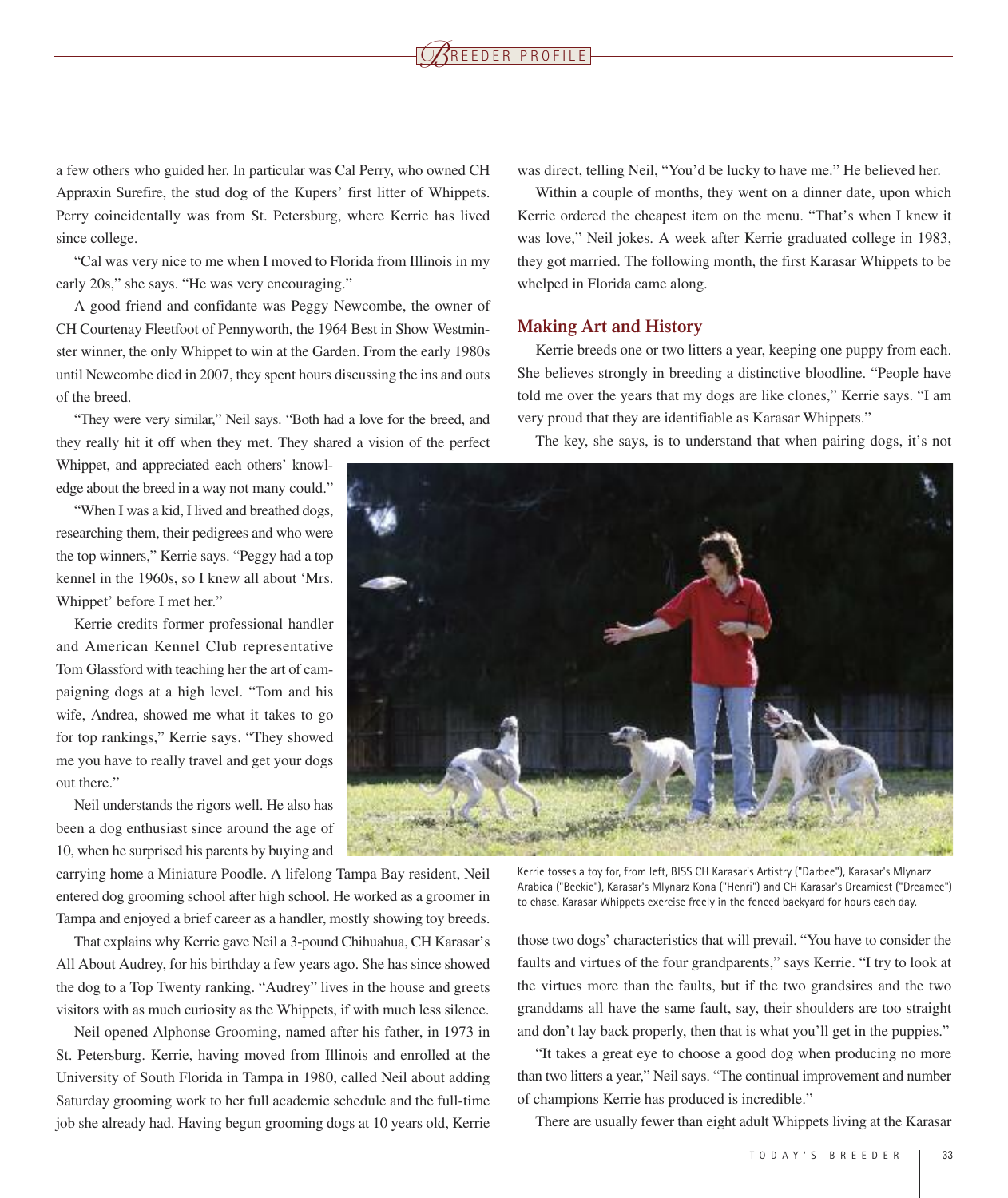



"Guy" started a five-generation line of Best in Show winners in 1997, when he won Best in Show at the Michigan Kennel Club Dog Show.

At right: Elle was the fourth of five generations to win Best in Show. Below: Pearl was the second generation.







Halle, who was out of Pearl and is Elle's dam, was the third generation Best in Show winner.

At left: When Laynee won Best in Show at the Saline County Kennel Club of Arkansas Dog Show in 2009, she became the fifth generation to win Best in Show.

kennel at any time. All the dogs are socialized and accustomed to house living, getting turns going into the house.

Karasar celebrated its first Best in Show with Pearl, who became the No. 1 Whippet in the country in 1994 and 1995. That was the year Pearl won Best in Show at the North Lake Kennel Club of Greater Covington (La.) Dog Show in Bay St. Louis, Miss.

The success coincided with Neil and Kerrie's 12th wedding anniversary. Neil wasn't happy Kerrie would be gone, but they laugh these years later, as she remembers saying, "You won't be mad if we get Best in Show; that will make it all better."

Kerrie has since bred, owned and handled seven Best in Show winners. A five-generation line began with a male, Multi-BIS CH Karasar's Beguiled ("Guy"), followed by four generations of bitches: Pearl, Halle, Elle and Laynee.

Meanwhile, a three-generation Best in Show bitch line began with Pearl, followed by BIS CH Karasar's Temptress ("Tessy") and Multi-BIS CH Karasar's Audacity ("Cassy"). Tessy was the No. 1 breeder-ownerhandled Whippet in1998. Elle and Cassy were both ranked among the Top 10 Whippets in all-breed competition in 2004.

Last year, Karasar's top-producing sire, CH Karasar's Impressive ("Ferris"), died at 12 years old. Ferris sired Cassy; Multi-BIS CH Karasar's Audacity; Darbee, the No. 1 Whippet in 2008; and CH Karasar's Jaama Mandate ("Mandy"), a Top 20 Whippet who lives in Taiwan with owner Wei Wei Chang. Ferris is the great-grandsire of CH Karasar's Jester, the No. 1 Whippet in Japan in 2009 on loan to Genji Ozeki.

> Another one of Ferris' progeny is COL CH Karasar's Glamorous, the No. 1 Whippet in Colombia, South America, in 2009. Owner Nicolas Debedout of Eucaliptus Whippets is a second-generation fan of Karasar Whippets. In the early 1980s, Kerrie contacted Debedout's parents when she learned they had acquired a bitch she bred.

> Elle was the No. 2 Whippet in 2005, when she outperformed the No. 1 Whippet and won the American Whippet Club Top Twenty competition under three

breeder judges. Pearl and Darbee are the only two breeder-owner-handled Whippet bitches to attain No. 1 in all-breed competition. Pearl also is the only No. 1-ranked Whippet bitch to produce two Best in Show winners: Halle and Tessy.

Darbee's female puppy, Juliet, has yet to be shown, but Kerrie is excited about what might be. Juliet reminds Kerrie of Pearl, another example of the consistency of Karasar Whippets. "Preference was one of the best I've ever bred," Kerrie says. "Juliet is her granddaughter. She's the only Whippet we've produced who I haven't found a fault with, at least not yet. I've told so many people that, they're sick and tired of hearing it, but it's exciting for me."

Kerrie says Juliet has it all: smooth flowing lines; correct balance and bone; pretty Whippet head and quintessential "rose" ears, small and folded along her neck; and soft, pleasing expression.

"Though it's not just about the breeding and looks of the dog," she says. "Training and raising them right is a huge part of it, too."